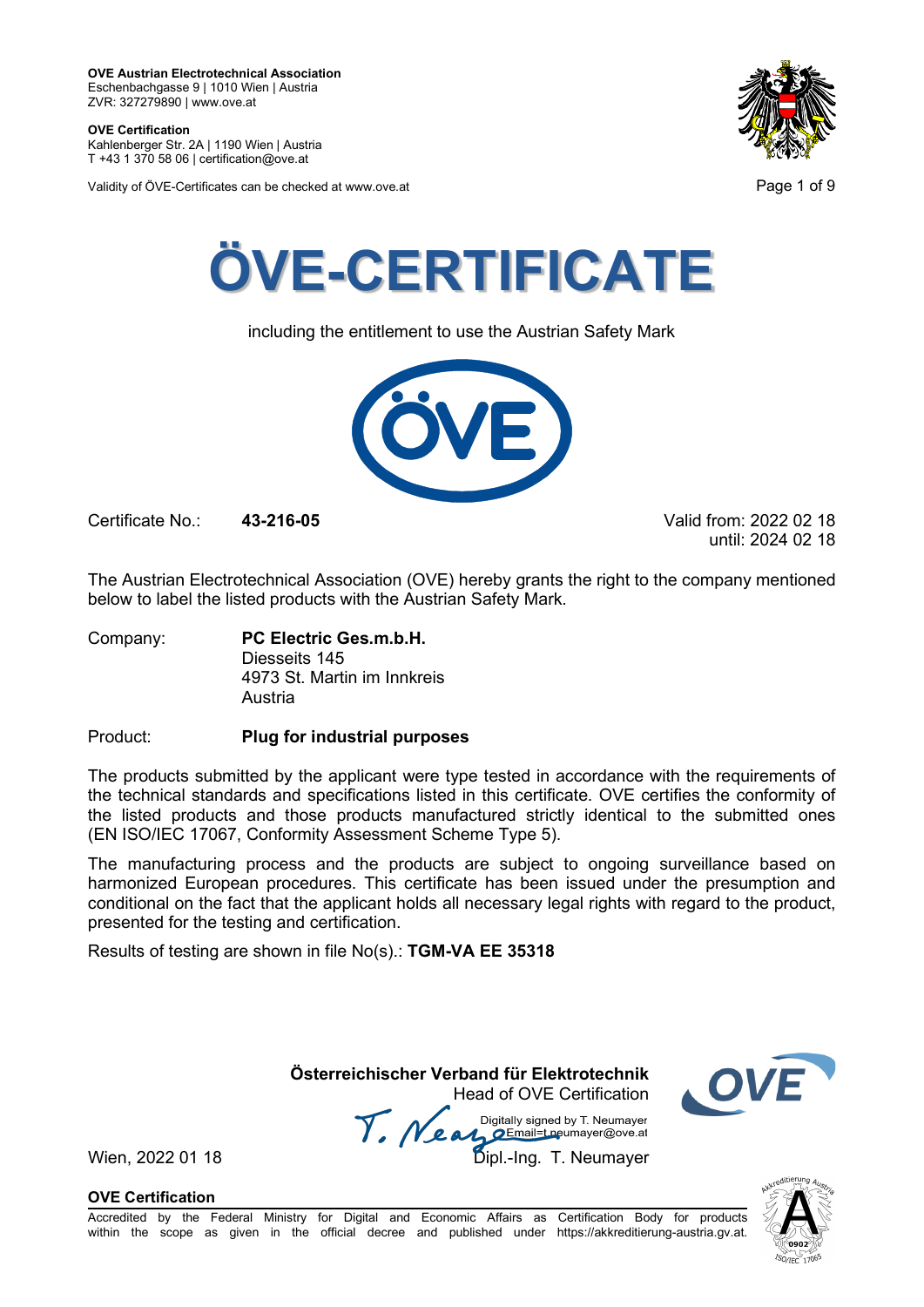

Certificate No.: 43-216-05 Date: 2022 01 18 Page 2 of 9

### **Manufacturer:**

PC Electric Ges.m.b.H. Diesseits 145 4973 St. Martin im Innkreis Austria

### **Factory location(s):**

**OVE Certification**

PC Electric Ges.m.b.H. Diesseits 145 4973 St. Martin im Innkreis Austria

### **Tested and certified according to:**

ÖVE/ÖNORM EN 60309-1:2013-03-01 ÖVE/ÖNORM EN 60309-2:2013-03-01 IEC 60309-1:1999 + A1:2005 + A2:2012 IEC 60309-2:1999 + A1:2005 + A2:2012

This certificate is the basis for the EU Declaration of Conformity and the CE Marking by the manufacturer or his agent and shows the conformity of the certified product(s) with the listed standards as defined by the **EU Low-Voltage Directive 2014/35/EU**. For the presumption of conformity according to Art. 12 with the safety objectives according to Art. 3 of the Directive, transitional periods given in the Official Journal of the European Union have to be observed.

# **Product: Plug for industrial purposes**

| <b>Type designation:</b><br>Rating:                                                          | Trademark:                    |
|----------------------------------------------------------------------------------------------|-------------------------------|
| 013<br>Rated current: 16 A<br>$2P+E$<br>IP44 or IP44/IP54<br>plug<br>screw terminals         | PCE / ELCEE / SIROX / METECEE |
| 8013<br>Rated current: 16 A<br>$2P+E$<br>IP44 or IP44/IP54<br>angled plug<br>screw terminals | PCE / ELCEE / SIROX / METECEE |

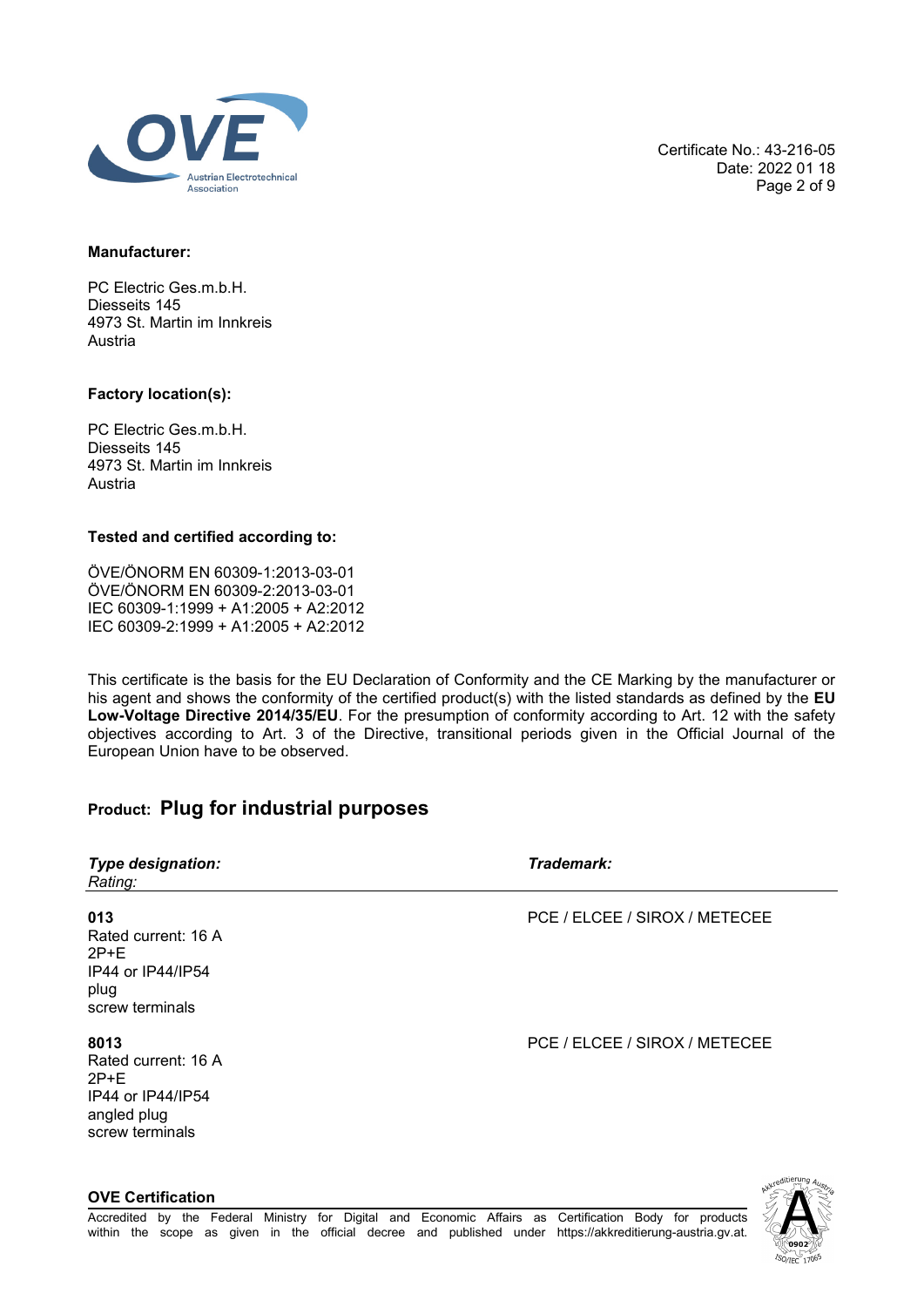

Rated current: 16 A 3P+E IP44 or IP44/IP54 plug screw terminals

Rated current: 16 A 3P+E IP44 or IP44/IP54 phase inverter straight screw terminals

Rated current: 16 A 3P+E IP44 or IP44/IP54 phase inverter angled screw terminals

Rated current: 16 A 3P+E IP44 or IP44/IP54 angled plug screw terminals

Rated current: 16 A 3P+N+E IP44 or IP44/IP54 plug screw terminals

Rated current: 16 A 3P+N+E IP44 or IP44/IP54 Phase inverter straight screw terminals

Rated current: 16 A 3P+N+E IP44 oder IP44/IP54 phase inverter angled screw terminals

**OVE Certification**

Certificate No.: 43-216-05 Date: 2022 01 18 Page 3 of 9

## **014** PCE / ELCEE / SIROX / METECEE

**7014** PCE / ELCEE / SIROX / METECEE

**7414** PCE / ELCEE / SIROX / METECEE

**8014** PCE / ELCEE / SIROX / METECEE

**015** PCE / ELCEE / SIROX / METECEE

**7015** PCE / ELCEE / SIROX / METECEE

**7415** PCE / ELCEE / SIROX / METECEE

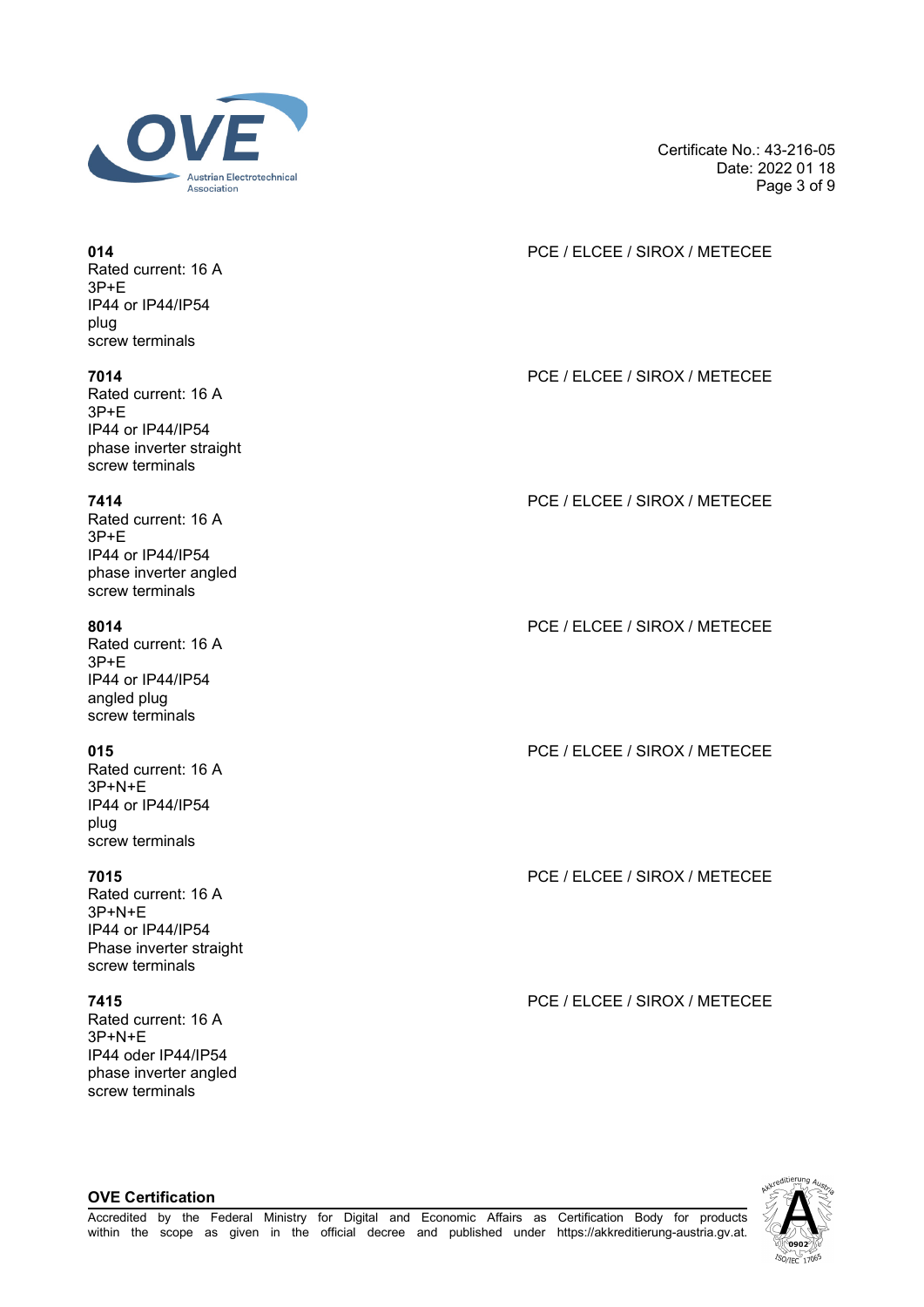

Rated current: 16 A 3P+N+E IP44 or IP44/IP54 angled plug screw terminals

Rated current: 16 A 2P+E IP67 or IP66/IP67 plug screw terminals

Rated current: 16 A 2P+E IP67 or IP66/IP67 angled plug screw terminals

Rated current: 16 A 2P+E IP67 or IP66/IP67 plug screw terminals

Rated current: 16 A 2P+E IP67 or IP66/IP67 phase inverter straight screw terminals

Rated current: 16 A 2P+E IP67 or IP66/IP67 phase inverter angled screw terminals

Rated current: 16 A 3P+N+E IP67 or IP66/IP67 angled plug screw terminals

**OVE Certification**

Certificate No.: 43-216-05 Date: 2022 01 18 Page 4 of 9

## **8015** PCE / ELCEE / SIROX / METECEE

**0132** PCE / ELCEE / SIROX / METECEE

**80132** PCE / ELCEE / SIROX / METECEE

**0142** PCE / ELCEE / SIROX / METECEE

**70142** PCE / ELCEE / SIROX / METECEE

**74142** PCE / ELCEE / SIROX / METECEE

**80142** PCE / ELCEE / SIROX / METECEE

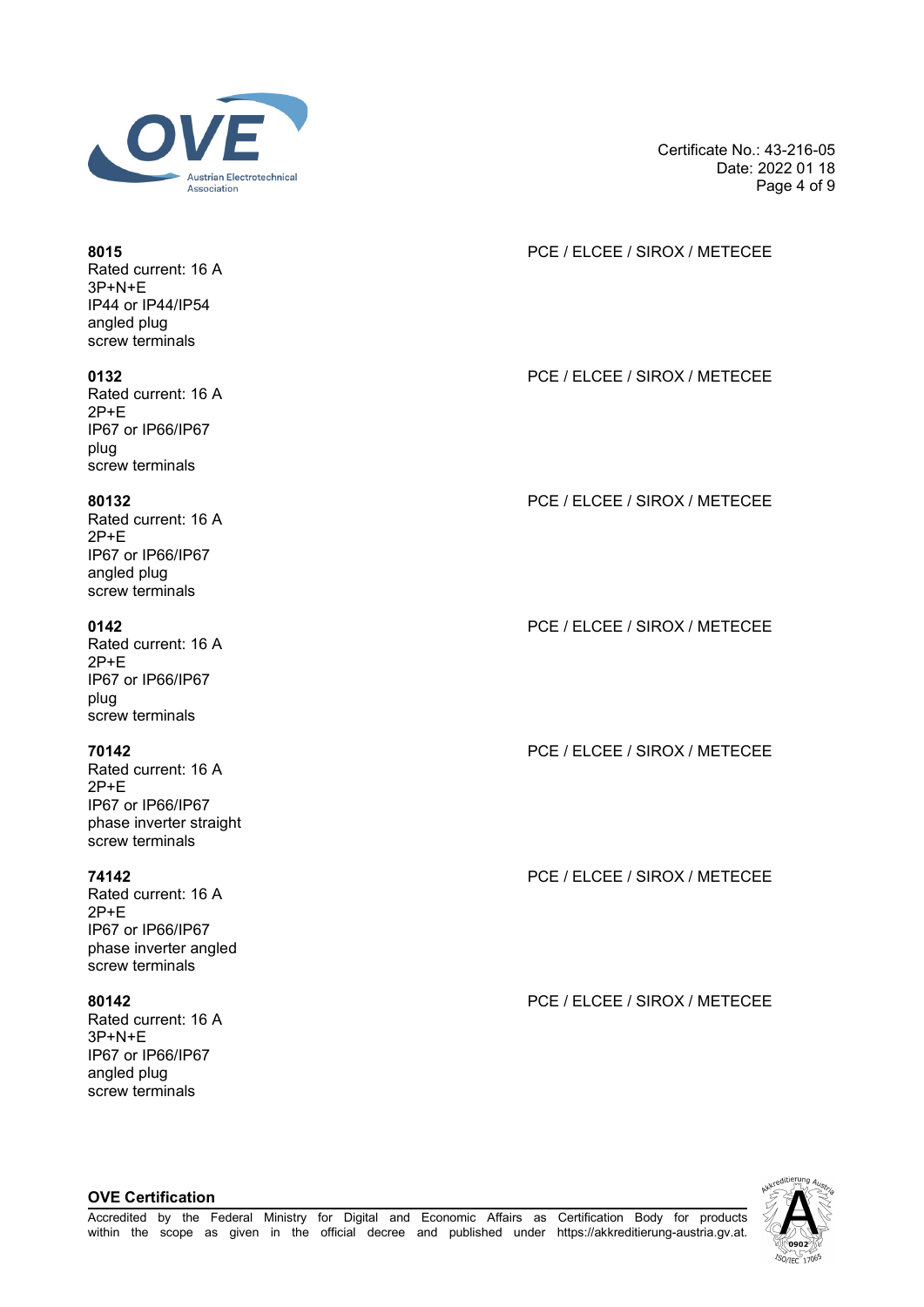

Rated current: 16 A 3P+N+E IP67 or IP66/IP67 plug screw terminals

Rated current: 16 A 3P+N+E IP67 or IP66/IP67 phase inverter straight screw terminals

Rated current: 16 A 3P+N+E IP67 or IP66/IP67 phase inverter angled screw terminals

Rated current: 16 A 3P+N+E IP67 or IP66/IP67 angled plug screw terminals

Rated current: 16 A 2P+E IP44 or IP44/IP54 plug screwless terminals

Rated current: 16 A 2P+E IP44 or IP44/IP54 angled plug screwless terminals

Rated current: 16 A 3P+E IP44 or IP44/IP54 plug screwless terminals

**OVE Certification**

Certificate No.: 43-216-05 Date: 2022 01 18 Page 5 of 9

## **0152** PCE / ELCEE / SIROX / METECEE

**70152** PCE / ELCEE / SIROX / METECEE

**74152** PCE / ELCEE / SIROX / METECEE

**80152** PCE / ELCEE / SIROX / METECEE

**013TT** PCE / ELCEE / SIROX / METECEE

**8013TT** PCE / ELCEE / SIROX / METECEE

**014TT** PCE / ELCEE / SIROX / METECEE

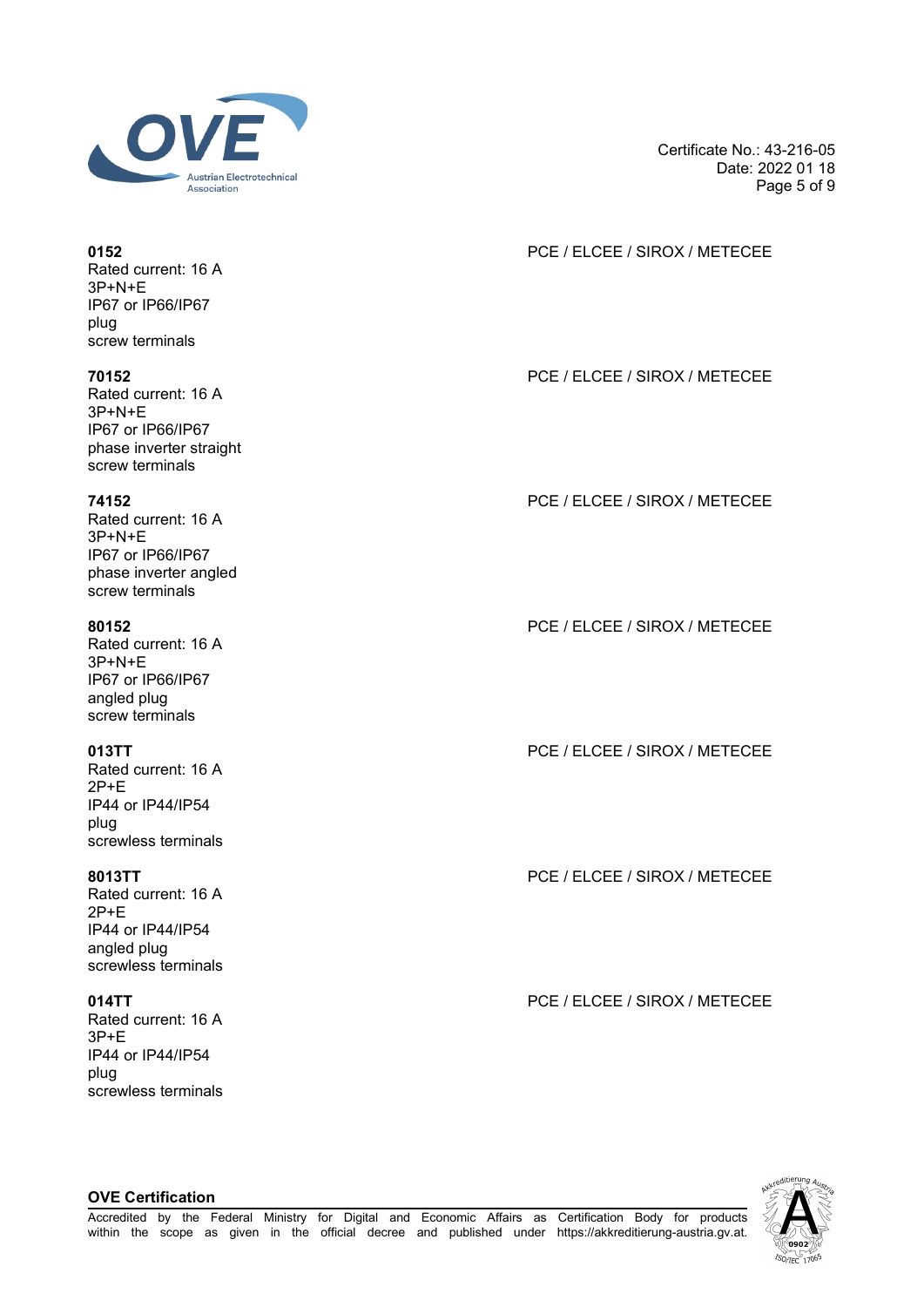

Rated current: 16 A 3P+E IP44 or IP44/IP54 angled plug screwless terminals

Rated current: 16 A 3P+N+E IP44 or IP44/IP54 plug screwless terminals

Rated current: 16 A 3P+N+E IP44 or IP44/IP54 phase inverter straight screw and screwless terminals

Rated current: 16 A 3P+N+E IP44 or IP44/IP54 phase inverter angled screw and screwless terminals

Rated current: 16 A 3P+N+E IP44 or IP44/IP54 angled plug screwless terminals

Rated current: 16 A 2P+E IP67 or IP66/IP67 plug screwless terminals

Rated current: 16 A 2P+E IP67 or IP66/IP67 angled plug screwless terminals

**OVE Certification**

Certificate No.: 43-216-05 Date: 2022 01 18 Page 6 of 9

## **8014TT** PCE / ELCEE / SIROX / METECEE

**015TT** PCE / ELCEE / SIROX / METECEE

**7015TT** PCE / ELCEE / SIROX / METECEE

**7415TT** PCE / ELCEE / SIROX / METECEE

**8015TT** PCE / ELCEE / SIROX / METECEE

**0132TT** PCE / ELCEE / SIROX / METECEE

**80132TT** PCE / ELCEE / SIROX / METECEE

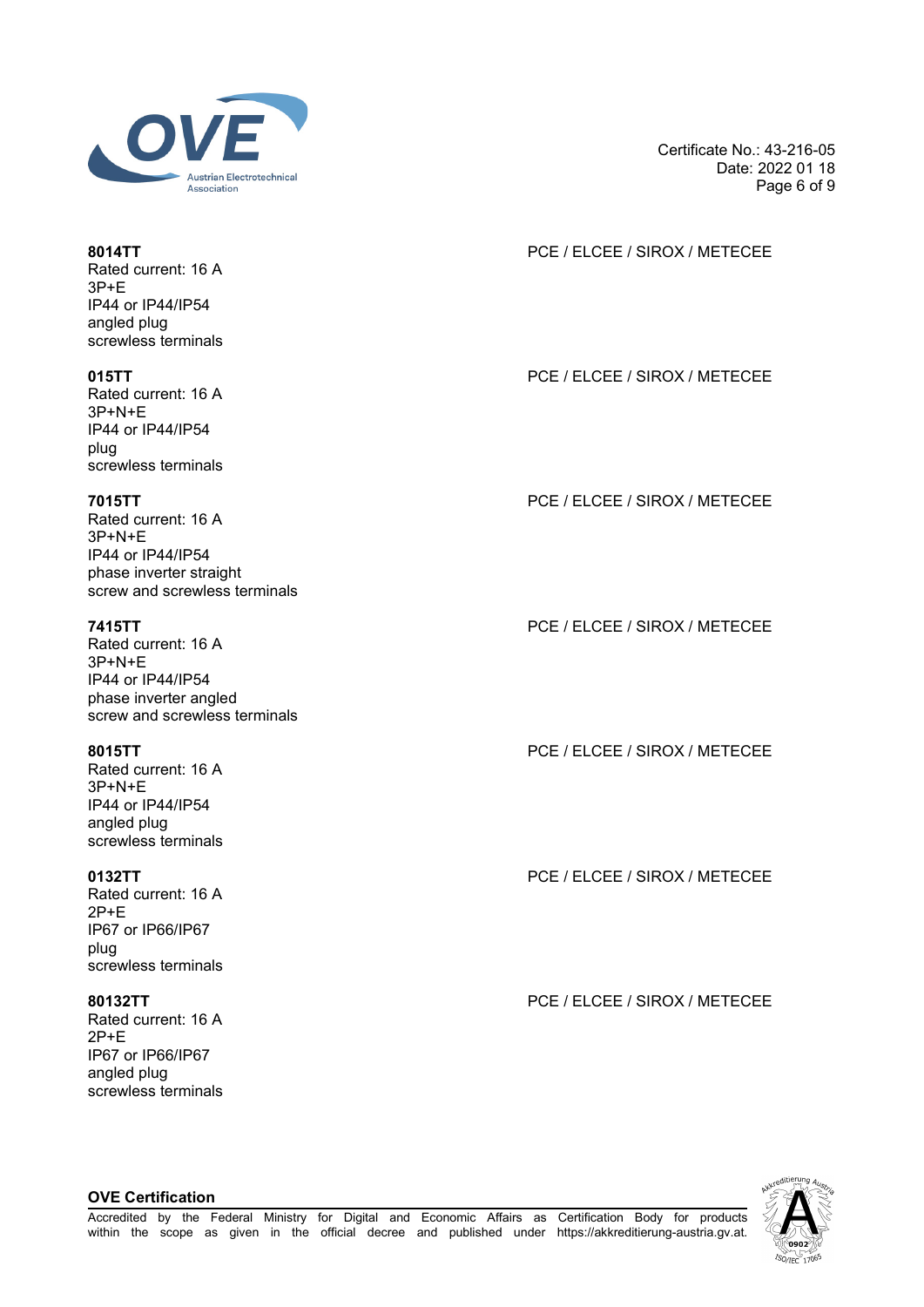

Rated current: 16 A 3P+E IP67 or IP66/IP67 plug screwless terminals

Rated current: 16 A 3P+E IP67 or IP66/IP67

angled plug screwless terminals

Rated current: 16 A 3P+N+E IP67 or IP66/IP67 plug screwless terminals

Rated current: 16 A 3P+N+E IP67 or IP66/IP67 phase inverter straight screw and screwless terminals

Rated current: 16 A 3P+N+E IP67 or IP66/IP67 phase inverter angled screw and screwless terminals

Rated current: 16 A 3P+N+E IP67 or IP66/IP67 angled plug screwless terminals Certificate No.: 43-216-05 Date: 2022 01 18 Page 7 of 9

**0142TT** PCE / ELCEE / SIROX / METECEE

**80142TT** PCE / ELCEE / SIROX / METECEE

**0152TT** PCE / ELCEE / SIROX / METECEE

**70152TT** PCE / ELCEE / SIROX / METECEE

**74152TT** PCE / ELCEE / SIROX / METECEE

**80152TT** PCE / ELCEE / SIROX / METECEE



### **OVE Certification**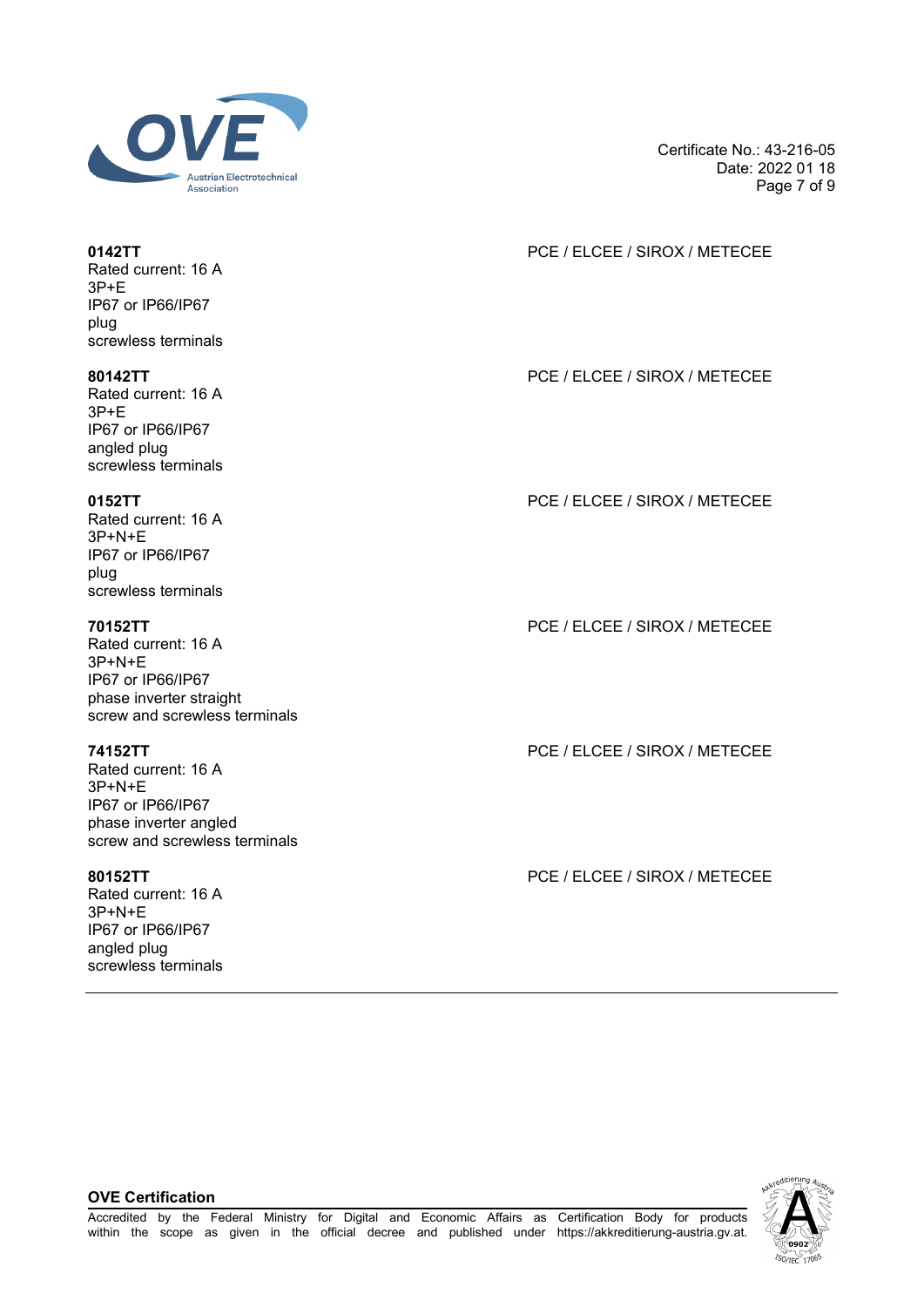

Certificate No.: 43-216-05 Date: 2022 01 18 Page 8 of 9

# **Typelist**

| <b>Type</b>                                 | Rated<br>current<br>A | Earthing<br>contact pos.<br>h | <b>Rated operating</b><br>voltage<br>V  | <b>Frequency</b><br>Hz | <b>Insulation</b><br>voltage<br>V |
|---------------------------------------------|-----------------------|-------------------------------|-----------------------------------------|------------------------|-----------------------------------|
| 013<br>8013<br>0132<br>80132                |                       | 1                             | Other ratings                           | Other ratings          | 690                               |
|                                             | 16                    | $\overline{2}$                | >50                                     | $>300 - 500$           | 690                               |
|                                             |                       | $\overline{3}$                | $>50 - 250$                             | <b>DC</b>              | 690                               |
|                                             |                       | 4                             | $100 - 130$                             | 50 and 60              | 690                               |
|                                             |                       | $\overline{6}$                | $200 - 250$                             | 50 and 60              | 690                               |
|                                             |                       | $\overline{7}$                | $480 - 500$                             | 50 and 60              | 690                               |
|                                             |                       | $\overline{8}$                | $>250$                                  | $\overline{DC}$        | 690                               |
|                                             |                       | $\overline{9}$                | $\frac{1}{380-415}$                     | 50 and 60              | 690                               |
|                                             |                       | $\overline{10}$               | >50                                     | $>100 - 300$           | 690                               |
|                                             |                       | $\overline{12}$               | Supply from an                          | 50 and 60              | 690                               |
|                                             |                       |                               | isolating transformer                   |                        |                                   |
|                                             |                       | 1                             | Other ratings                           | Other ratings          | $500$ <sup>*</sup> ), 690         |
|                                             |                       | $\overline{2}$                | >50                                     | $>300 - 500$           | $500$ <sup>*</sup> ), 690         |
| 014                                         | 16                    | $\overline{3}$                | 380                                     | 50                     | 500*), 690                        |
| 7014*)                                      |                       |                               | 440                                     | 60                     |                                   |
| 7414*)                                      |                       | 4                             | $100 - 130$                             | 50 and 60              | 500*), 690                        |
| 8014<br>0142<br>70142*)<br>74142*)<br>80142 |                       | 5                             | $600 - 690$                             | 50 and 60              | 690                               |
|                                             |                       | $6\phantom{1}$                | $380 - 415$                             | 50 and 60              | 500*), 690                        |
|                                             |                       | $\overline{7}$                | 480 - 500                               | 50 and 60              | $500*$<br>690                     |
|                                             |                       | $\overline{9}$                | $\overline{200} - 250$                  | 50 and 60              | $500*$<br>690                     |
|                                             |                       | $\overline{10}$               | $>50$                                   | $>100 - 300$           | 500*), 690                        |
|                                             |                       | 11                            | $440 - 460$                             | 60                     | 500*), 690                        |
|                                             |                       | $\overline{12}$               | Supply from an<br>isolating transformer | 50 and 60              | 500*), 690                        |
|                                             | 16                    | 1                             | Other ratings                           | Other ratings          | $500^*$ ), 690                    |
|                                             |                       | $\overline{2}$                | >50                                     | $>300 - 500$           | $500$ <sup>*</sup> ), 690         |
|                                             |                       | $\overline{3}$                | 220/380                                 | 50                     | 500*), 690                        |
| 015                                         |                       |                               | 250/440                                 | 60                     |                                   |
| 7015*)                                      |                       | 4                             | $57/100 - 75/130$                       | $50$ and $60$          | 500*), 690                        |
| 7415*)                                      |                       | $\overline{5}$                | 347/600 - 400/690                       | 50 and 60              | 690                               |
| 8015                                        |                       | 6                             | $200/346 - 240/415$                     | 50 and 60              | $\overline{500^*}$ , 690          |
| 0152                                        |                       | $\overline{7}$                | 277/480 - 288/500                       | 50 and 60              | $500$ <sup>*</sup> ).<br>690      |
| 70152*)<br>74152*)<br>80152                 |                       | $\overline{9}$                | $120/208 - 144/250$                     | 50 and 60              | $500^*$ ),<br>690                 |
|                                             |                       | $\overline{10}$               | >50                                     | $>100 - 300$           | $500*$ ).<br>690                  |
|                                             |                       | $\overline{11}$               | $250/440 - 265/460$                     | 60                     | $500^*$ ), 690                    |
|                                             |                       | 12                            | Supply from an                          | 50 and 60              | 500*), 690                        |
|                                             |                       |                               | isolating transformer                   |                        |                                   |

\*) 7014, 7015, 7414, 7415, 70142, 70152, 74142, 74152 with insulation voltage 500 V